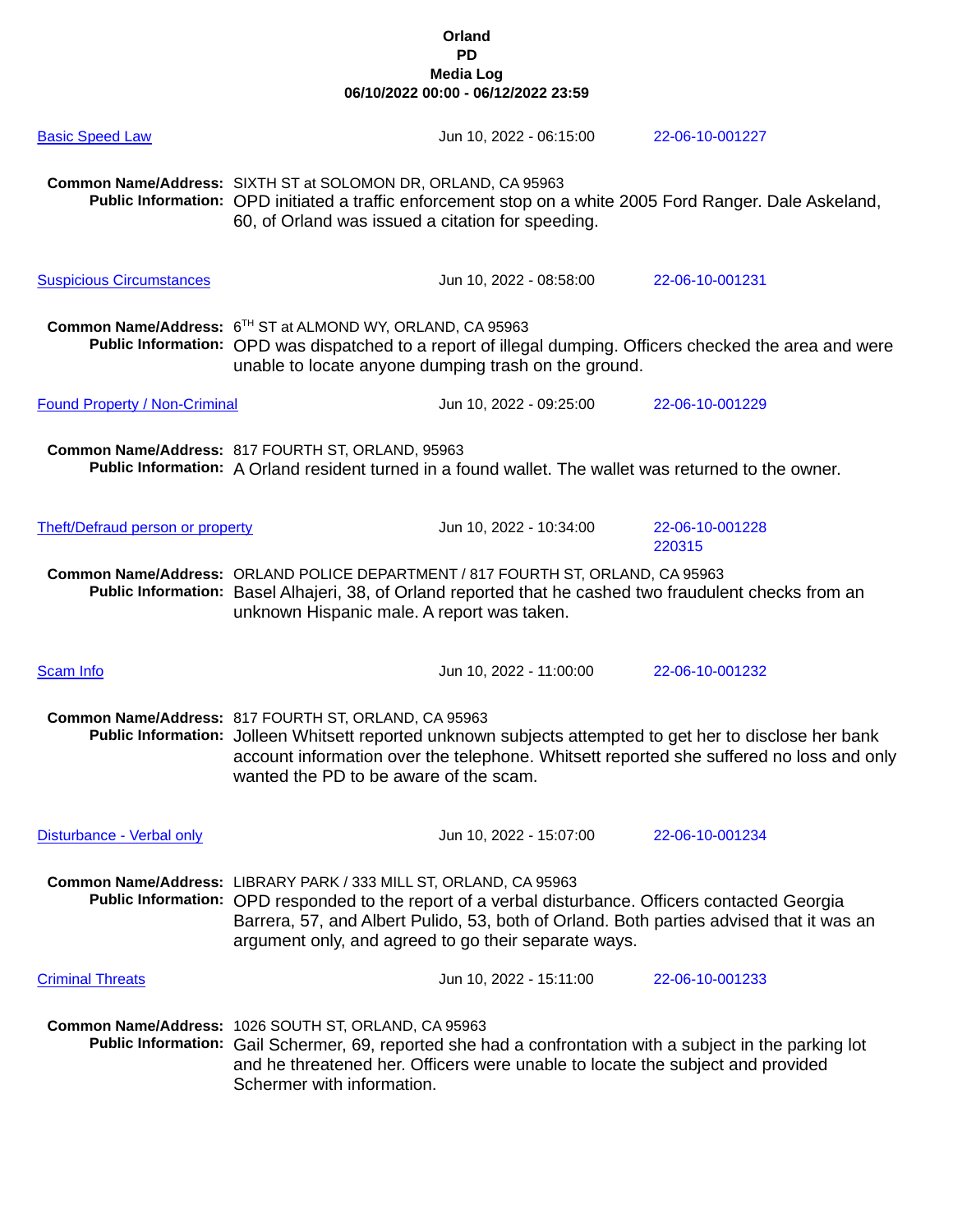| Talking on c phone while driving        |                                                                                                                   | Jun 10, 2022 - 15:35:00                                                                                                                                      | 22-06-10-001230                                                                                                                                                                                          |
|-----------------------------------------|-------------------------------------------------------------------------------------------------------------------|--------------------------------------------------------------------------------------------------------------------------------------------------------------|----------------------------------------------------------------------------------------------------------------------------------------------------------------------------------------------------------|
|                                         | Common Name/Address: SOUTH ST at 6 <sup>TH</sup> ST, ORLAND, CA 95963                                             | 21, of Willows was issued a citation for texting while driving.                                                                                              | Public Information: OPD conducted a traffic enforcement stop on a grey 2004 Honda Civic. Arturo Olivarez,                                                                                                |
| <b>Failure to Stop/Posted Stop Sign</b> |                                                                                                                   | Jun 10, 2022 - 15:51:00                                                                                                                                      | 22-06-10-001235                                                                                                                                                                                          |
|                                         | Common Name/Address: LINWOOD DR at ALMONDWOOD DR, ORLAND, CA 95963                                                | 28, of Orland was issued a citation for a stop sign violation.                                                                                               | Public Information: OPD initiated a traffic enforcement stop on a white 2016 Toyota Sienna. Karen Chirino,                                                                                               |
| <b>Basic Speed Law</b>                  |                                                                                                                   | Jun 10, 2022 - 17:01:00                                                                                                                                      | 22-06-10-001236                                                                                                                                                                                          |
|                                         | Common Name/Address: SIXTH ST at ALMOND WY, ORLAND, CA 95963<br>32, of Orland was issued a citation for speeding. |                                                                                                                                                              | Public Information: OPD initiated a traffic enforcement stop on a silver 2011 Chevrolet Malibu. Clair Crites,                                                                                            |
| <b>Thefts Under \$951</b>               |                                                                                                                   | Jun 10, 2022 - 17:18:00                                                                                                                                      | 22-06-10-001237<br>220316                                                                                                                                                                                |
|                                         | Common Name/Address: 1400blk HOLLY DR, ORLAND, CA 95963                                                           | Public Information: OPD was contacted by Kaytee Workman, 23, of Oroville who reported that her<br>deceased father's firearm was missing. A report was taken. |                                                                                                                                                                                                          |
| Civil Problem (Not to Include Stand-By) |                                                                                                                   | Jun 10, 2022 - 21:20:00                                                                                                                                      | 22-06-11-001238                                                                                                                                                                                          |
|                                         | Common Name/Address: 100blk FOURTH ST, ORLAND, 95963                                                              | returned to her and Nogales was counseled on his behavior.                                                                                                   | Public Information: Mia Villa, 25, of Orland reported her ex-boyfriend Alberto Nogales locked her out of her<br>residence and hid property of hers. Officers mediated the incident, Villa's property was |
| <b>Failure to Stop/Posted Stop Sign</b> |                                                                                                                   | Jun 11, 2022 - 00:59:00                                                                                                                                      | 22-06-11-001240                                                                                                                                                                                          |
|                                         | Common Name/Address: NEWVILLE RD at I-5, ORLAND, 95963                                                            | Mora, 28, of Mexico was cited for failing to stop at the stop sign.                                                                                          | Public Information: OPD made a traffic enforcement stop on a 2012 Freightliner semi-truck. Jesus Lopez                                                                                                   |
| <b>Burglary Alarm False Alarm</b>       |                                                                                                                   | Jun 11, 2022 - 01:01:00                                                                                                                                      | 22-06-11-001241                                                                                                                                                                                          |
|                                         | entry.                                                                                                            | Common Name/Address: DISCOUNT LIQUORS / 160 E WALKER ST, ORLAND, CA 95963                                                                                    | Public Information: OPD responded to an alarm. Officers found the business secure with no signs of forced                                                                                                |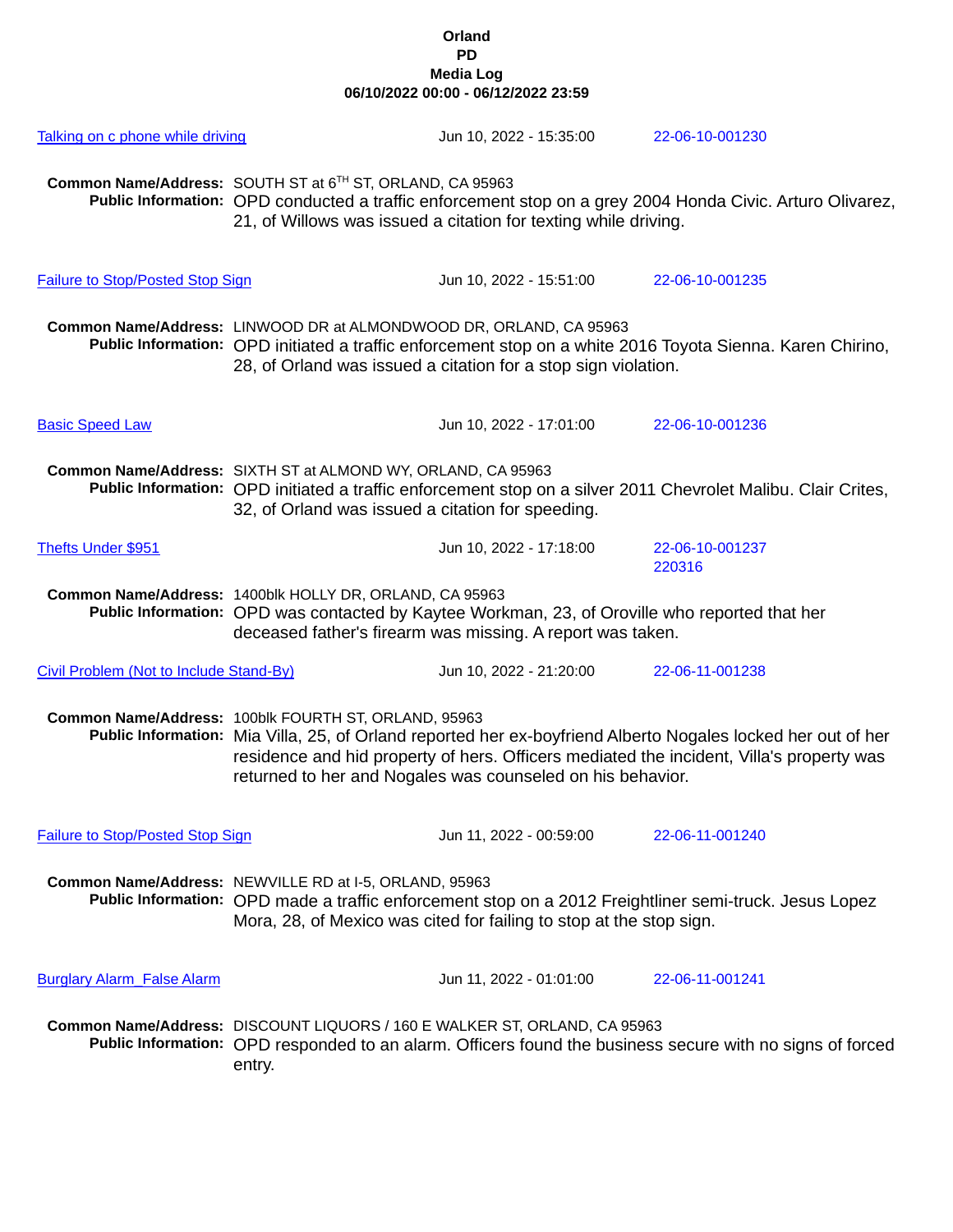| <b>Assist Glenn Co Sheriff</b>           |                                                                                                                                                                                                                                                                                                                                                                                                                                                     | Jun 11, 2022 - 01:29:00 | 22-06-11-001239                                                                                            |
|------------------------------------------|-----------------------------------------------------------------------------------------------------------------------------------------------------------------------------------------------------------------------------------------------------------------------------------------------------------------------------------------------------------------------------------------------------------------------------------------------------|-------------------------|------------------------------------------------------------------------------------------------------------|
|                                          | Common Name/Address: 4300blk CO RD H, ORLAND, CA 95963<br>longer needed.                                                                                                                                                                                                                                                                                                                                                                            |                         | Public Information: OPD assisted GCSO with a report of shots heard in the area. Officers assisted until no |
| <b>Failure to Stop/Posted Stop Sign</b>  |                                                                                                                                                                                                                                                                                                                                                                                                                                                     | Jun 11, 2022 - 09:36:00 | 22-06-11-001242                                                                                            |
|                                          | Common Name/Address: EAST ST at YOLO ST, ORLAND, CA 95963<br>Public Information: OPD conducted a traffic enforcement stop on a grey 2015 Toyota Tacoma. Arturo<br>Pureco, 60, of Orland was cited for failing to stop at a posted stop sign, not having his<br>driver's license in his possession and no proof of insurance.                                                                                                                        |                         |                                                                                                            |
| Driving W/Lic susp revkd due to DUI viol |                                                                                                                                                                                                                                                                                                                                                                                                                                                     | Jun 11, 2022 - 11:00:00 | 22-06-11-001243<br>220317                                                                                  |
|                                          | Common Name/Address: COLUSA ST at 5TH ST, ORLAND, CA 95963<br>Public Information: OPD conducted at traffic enforcement stop on a silver 2003 Ford Taurus. Danny Stout,<br>69, of Orland was cited for driving on a suspended license due to DUI, expired<br>registration, registration not with vehicle, and no proof of insurance. The Ford was<br>towed and stored.                                                                               |                         |                                                                                                            |
| <b>Violation of DV Restraining Order</b> |                                                                                                                                                                                                                                                                                                                                                                                                                                                     | Jun 11, 2022 - 14:03:00 | 22-06-11-001244<br>220318                                                                                  |
|                                          | Common Name/Address: 1000blk CORTINA DR, ORLAND, CA 95963<br>Public Information: OPD responded to the request for a welfare check. Officers contacted Juan Herrera,<br>40, and Celia Garza, 35. Following an investigation, Herrera was arrested and booked<br>for violating a domestic violence restraining order.                                                                                                                                 |                         |                                                                                                            |
| DUI - W/BAC .08 or More                  |                                                                                                                                                                                                                                                                                                                                                                                                                                                     | Jun 11, 2022 - 18:31:00 | 22-06-11-001245<br>220319                                                                                  |
|                                          | Common Name/Address: WALKER ST at 2 <sup>nd</sup> ST, ORLAND, CA 95963<br>Public Information: OPD was dispatched to a report of a reckless driver w/b on Hwy 32 entering the city<br>limits. Officers located and stopped the gray 2012 Nissan Altima. Following an<br>investigation, Agustin Naranjas-Palatzin, 33, of Orland was arrested and booked for<br>DUI above 0.08% BAC and driving while unlicensed. The Nissan was towed and<br>stored. |                         |                                                                                                            |
| Dist. the Peace-Loud/Unreasonable Noise  |                                                                                                                                                                                                                                                                                                                                                                                                                                                     | Jun 11, 2022 - 21:32:00 | 22-06-12-001246                                                                                            |
|                                          | Common Name/Address: 150blk E MILL ST, ORLAND, CA 95963                                                                                                                                                                                                                                                                                                                                                                                             |                         |                                                                                                            |

**Public Information:** OPD was dispatched to a complaint of loud music. Officers contacted Erendira Garcia, 42, of Orland who agreed to turn the music down.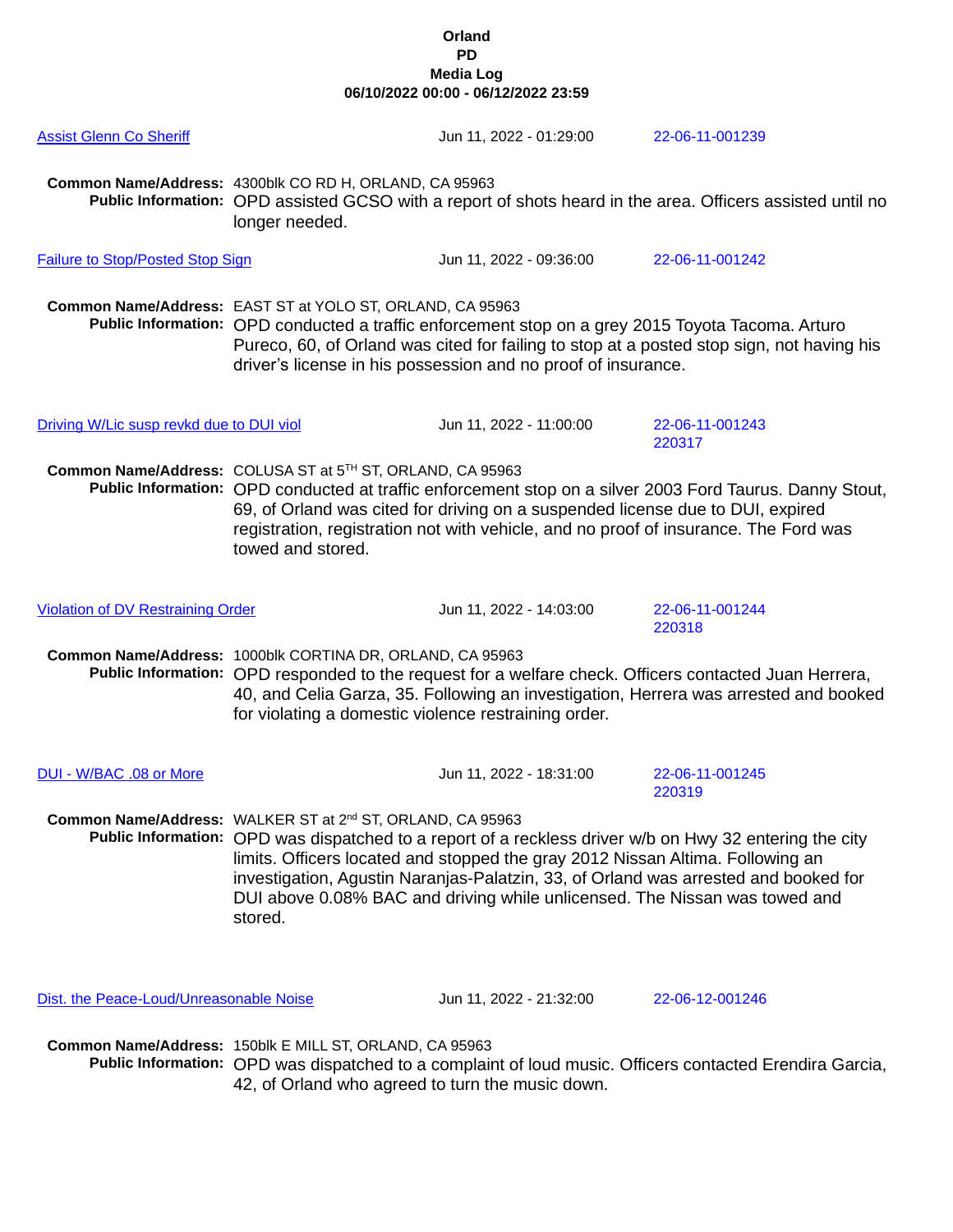| <b>Assist Glenn Co Sheriff</b>           |                                                                                                                                                                                                                                                                                                                                                                                                                      | Jun 11, 2022 - 22:31:00 | 22-06-12-001247           |
|------------------------------------------|----------------------------------------------------------------------------------------------------------------------------------------------------------------------------------------------------------------------------------------------------------------------------------------------------------------------------------------------------------------------------------------------------------------------|-------------------------|---------------------------|
|                                          | Common Name/Address: 300blk SACRAMENTO AVE, HAMILTON CITY, CA 95951<br>Public Information: OPD responded to assist GCSO Deputies with a report of a physical altercation<br>involving multiple subjects. Officers provided assistance until no longer needed.                                                                                                                                                        |                         |                           |
| <b>Assist Glenn Co Sheriff</b>           |                                                                                                                                                                                                                                                                                                                                                                                                                      | Jun 11, 2022 - 23:47:00 | 22-06-12-001248           |
|                                          | Common Name/Address: 6200blk CO RD 18, ORLAND, CA 95963<br>Public Information: OPD responded to assist GCSO Deputies and CHP with a report of a vehicle vs.<br>pedestrian collision and a physical altercation in progress. Officers arrived and located<br>an unconscious male. Officers began CPR and provided further assistance until no<br>longer needed by GCSO and medical personnel.                         |                         |                           |
| Use/Under the Influence/Controlled Subst |                                                                                                                                                                                                                                                                                                                                                                                                                      | Jun 12, 2022 - 01:45:00 | 22-06-12-001249<br>220320 |
|                                          | Common Name/Address: PILOT TRAVEL CENTER / 4444 COMMERCE LN, ORLAND, CA 95963<br>Public Information: OPD was dispatched to a report of a man using an illegal substance at the restrooms at<br>pilot. Officers contacted Mark Berezhkov, 22, of Alaska. Following an investigation,<br>Berezhov was arrested and booked for being under the influence of narcotics and<br>possession of illegal contraband.          |                         |                           |
| <b>Trespass</b>                          |                                                                                                                                                                                                                                                                                                                                                                                                                      | Jun 12, 2022 - 02:56:00 | 22-06-12-001250           |
|                                          | Common Name/Address: PAIGEWOOD VILLAGE APARTMENTS / 745 PAIGEWOOD DR, ORLAND, CA 95963<br>Public Information: OPD was dispatched to the report of an unknown male had entered the reporting<br>party's apartment but left as soon as he was confronted. Officers arrived and contacted<br>Benito Zuniga, 48, of Orland who advised he mistakenly entered the apartment. Zuniga<br>was given a trespass admonishment. |                         |                           |
| <b>Mentally Disabled/Danger Self</b>     |                                                                                                                                                                                                                                                                                                                                                                                                                      | Jun 12, 2022 - 09:27:00 | 22-06-12-001251<br>220321 |
|                                          | Common Name/Address: 300blk BYRON WY, ORLAND, CA 95963<br>Public Information: Joshua Pitcher, 34, of Orland reported that his 15 y/o step-daughter ran away from<br>home, is missing and may be suicidal. Officers located the juvenile and conducted an<br>evaluation. The juvenile was placed under a mental health hold and transported to the<br>hospital to meet with mental health. A report was taken.        |                         |                           |
| <b>Battery</b>                           |                                                                                                                                                                                                                                                                                                                                                                                                                      | Jun 12, 2022 - 12:44:00 | 22-06-12-001252           |
|                                          | Common Name/Address: 817 NEWPORT AVE, ORLAND, CA 95963<br>Public Information: OPD was dispatched to contact Daniel Molinero-Fraga, 33, of Orland who called to<br>report he was assaulted 3 days ago. Officers attempted to contact Molinero-Fraga<br>without success.                                                                                                                                               |                         |                           |